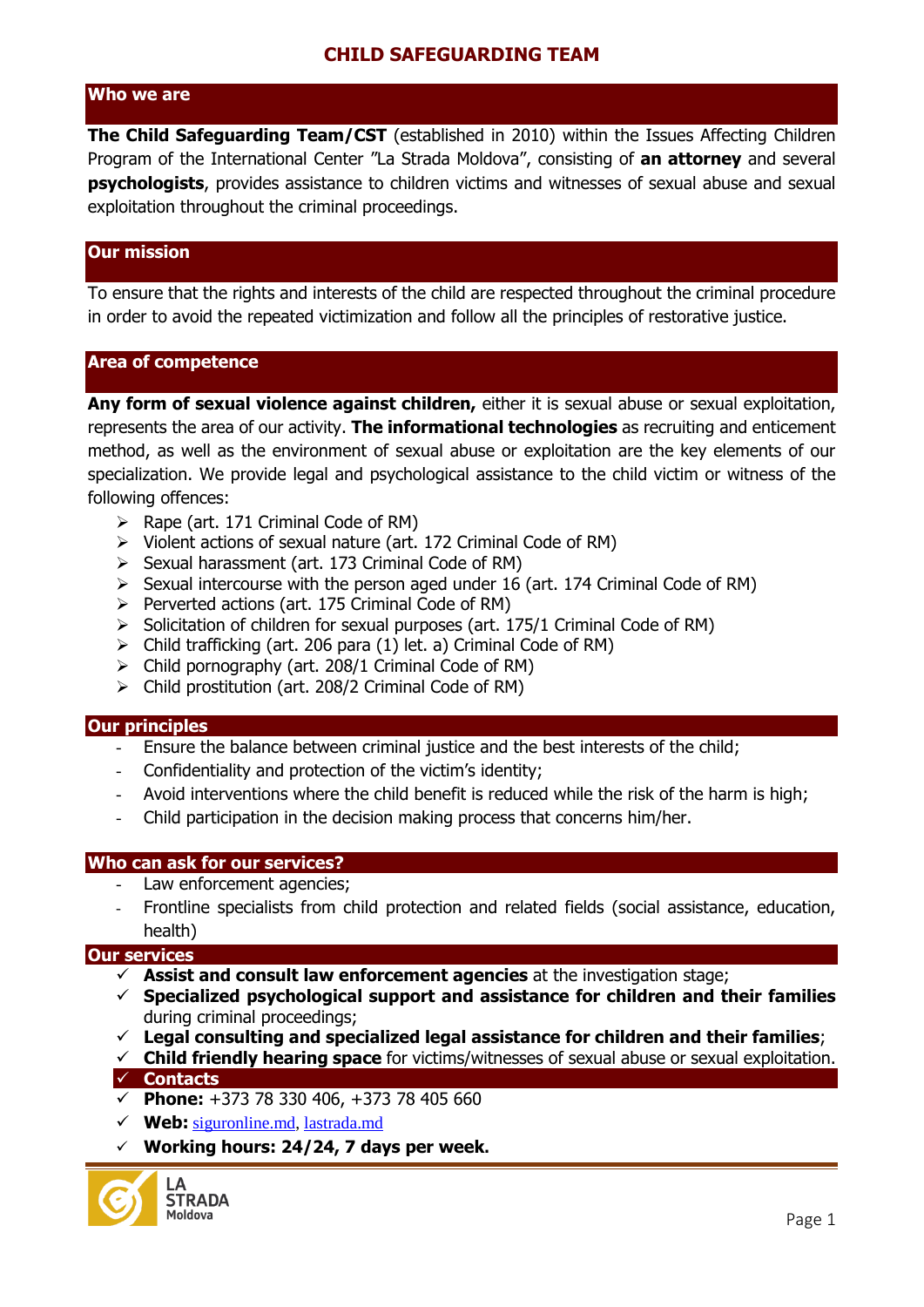## **Overview of assisted cases in the last 9 years**

From the first day of its activity by the end of 2019, the lawyer and the psychologist of the Child Safeguarding Team provided assistance and support to **480 beneficiaries**. These are children and adolescents who became victims or witnesses in legal proceedings related to sexual offences (rape, sexual harassment, solicitation of children for sexual purposes, violent actions of sexual nature, perverted actions) or sexual exploitation (child trafficking, child pornography, child prostitution).



# **Year 2019: statistics and trends**

In 2019, CST provided support for **112 children victims of various forms of sexual abuse** or sexual exploitation. These minors correspond to a number of **86 new cases** registered by CST as follows:





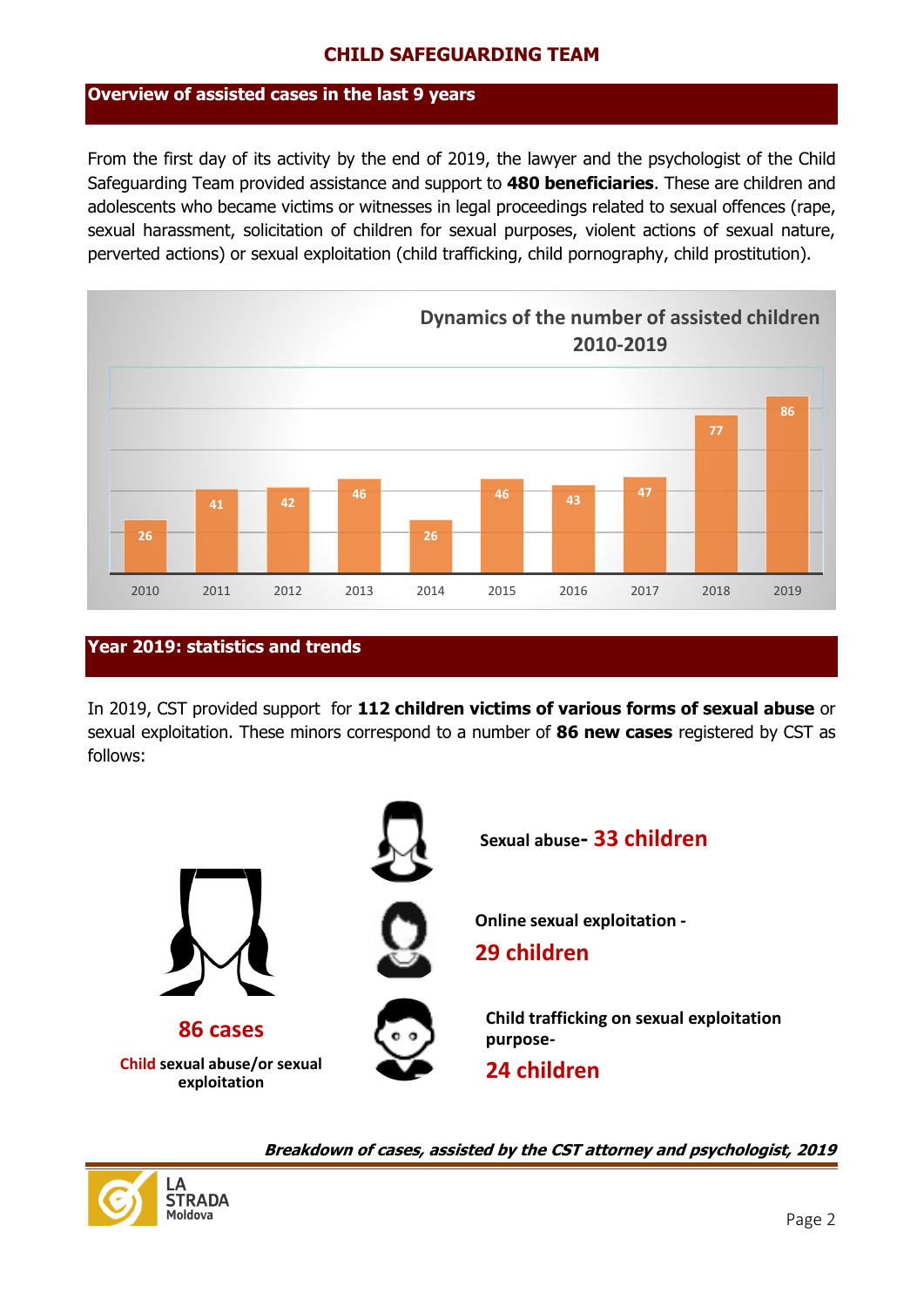

During 2019, child online sexual exploitation among 13-15 years old teenagers continues to represent a patern. This trend could be explained by their increased interest in socializing, online communication and the curiosity to experience an online relationship. As a result, there is a high rate of minors who suffered from sextortion.

The abuser force the child to produce and share photos or videos with them in intimate situations. So then, when the child refuse to create more explicit sexual content, the perpetrator threaten the victim with publication of self produced content.

Children are manipulated and lured by the abuser who let them feel like being in an online relashioship. Moreover, the child always think that he/she is speaking somebody his own age.





The law enforcement representatives and the prosecutor's office from the **Center region** requested the most interventions of the CST psychologist